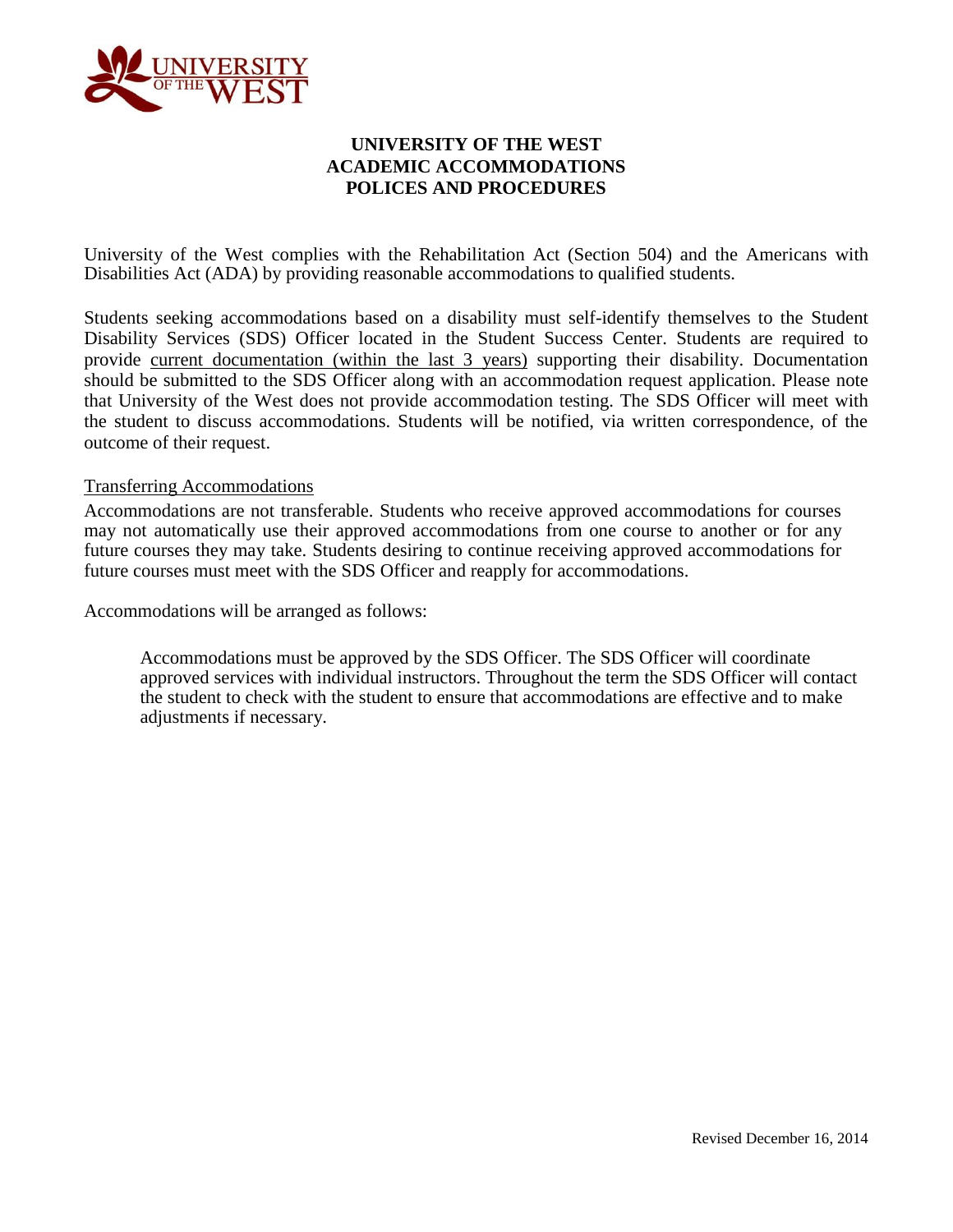

# **ACADEMIC ACCOMMODATIONS APPLICATION**

|               | <b>Program:</b> $\Box$ Buddhist Chaplaincy                                                                                                                                                                                     | $\Box$ General Studies                                                                                                                                                                                                                                                                                                                                                                                                                                                                                | <b>Level:</b> | $\Box$ Bachelors                                |
|---------------|--------------------------------------------------------------------------------------------------------------------------------------------------------------------------------------------------------------------------------|-------------------------------------------------------------------------------------------------------------------------------------------------------------------------------------------------------------------------------------------------------------------------------------------------------------------------------------------------------------------------------------------------------------------------------------------------------------------------------------------------------|---------------|-------------------------------------------------|
|               | $\Box$ Business                                                                                                                                                                                                                | $\Box$ Open Enrollment                                                                                                                                                                                                                                                                                                                                                                                                                                                                                |               | $\Box$ Masters                                  |
|               | $\Box$ English                                                                                                                                                                                                                 | $\Box$ Psychology                                                                                                                                                                                                                                                                                                                                                                                                                                                                                     |               | $\Box$ Doctoral                                 |
|               | $\square$ ESL                                                                                                                                                                                                                  | $\Box$ Religious Studies                                                                                                                                                                                                                                                                                                                                                                                                                                                                              |               | $\Box$ Certificate                              |
|               | $\square$ ThD                                                                                                                                                                                                                  |                                                                                                                                                                                                                                                                                                                                                                                                                                                                                                       |               | $\Box$ Non-Degree                               |
|               |                                                                                                                                                                                                                                |                                                                                                                                                                                                                                                                                                                                                                                                                                                                                                       |               |                                                 |
| Permanent     |                                                                                                                                                                                                                                |                                                                                                                                                                                                                                                                                                                                                                                                                                                                                                       |               |                                                 |
|               | Address and the state of the state of the state of the state of the state of the state of the state of the state of the state of the state of the state of the state of the state of the state of the state of the state of th |                                                                                                                                                                                                                                                                                                                                                                                                                                                                                                       |               |                                                 |
|               | <b>Street</b>                                                                                                                                                                                                                  | City                                                                                                                                                                                                                                                                                                                                                                                                                                                                                                  | State         | Zip                                             |
| Mailing       |                                                                                                                                                                                                                                |                                                                                                                                                                                                                                                                                                                                                                                                                                                                                                       |               |                                                 |
|               | Address<br><b>Street</b>                                                                                                                                                                                                       | City                                                                                                                                                                                                                                                                                                                                                                                                                                                                                                  | State         | Zip                                             |
|               |                                                                                                                                                                                                                                |                                                                                                                                                                                                                                                                                                                                                                                                                                                                                                       |               |                                                 |
| Phone (       |                                                                                                                                                                                                                                |                                                                                                                                                                                                                                                                                                                                                                                                                                                                                                       |               |                                                 |
|               |                                                                                                                                                                                                                                |                                                                                                                                                                                                                                                                                                                                                                                                                                                                                                       |               |                                                 |
|               |                                                                                                                                                                                                                                |                                                                                                                                                                                                                                                                                                                                                                                                                                                                                                       |               |                                                 |
|               |                                                                                                                                                                                                                                | <b>Disability Status</b> (check all that apply and provide description of disability)                                                                                                                                                                                                                                                                                                                                                                                                                 |               |                                                 |
|               | $\Box$ Permanent $\Box$ Temporary $\Box$ Physical Disability                                                                                                                                                                   |                                                                                                                                                                                                                                                                                                                                                                                                                                                                                                       |               |                                                 |
| $\Box$ visual |                                                                                                                                                                                                                                | $\Box$ hearing $\Box$ Dorthopedic $\Box$ neurological $\Box$ respiratory                                                                                                                                                                                                                                                                                                                                                                                                                              |               |                                                 |
|               |                                                                                                                                                                                                                                | $\Box$ Mental Disability $\Box$ specific learning disability $\Box$ psychological disorder                                                                                                                                                                                                                                                                                                                                                                                                            |               |                                                 |
| $\Box$ Other  |                                                                                                                                                                                                                                |                                                                                                                                                                                                                                                                                                                                                                                                                                                                                                       |               |                                                 |
|               |                                                                                                                                                                                                                                |                                                                                                                                                                                                                                                                                                                                                                                                                                                                                                       |               |                                                 |
|               |                                                                                                                                                                                                                                | Required Documentation: Current certification (within the past 3 years) of your disability must be<br>submitted by a qualified professional. Documentation must be on official letter head. Documents<br>provided on a doctor's prescription note pad will not be accepted. Students who have received<br>accommodations at a previous institution within the past 3 years should also review the Authorization<br>for Release of Student Information Form located on the last page of this document. |               |                                                 |
|               |                                                                                                                                                                                                                                |                                                                                                                                                                                                                                                                                                                                                                                                                                                                                                       |               |                                                 |
|               |                                                                                                                                                                                                                                | Agency Phone Phone<br>$\left($                                                                                                                                                                                                                                                                                                                                                                                                                                                                        |               |                                                 |
|               |                                                                                                                                                                                                                                |                                                                                                                                                                                                                                                                                                                                                                                                                                                                                                       |               |                                                 |
|               | Street                                                                                                                                                                                                                         | City                                                                                                                                                                                                                                                                                                                                                                                                                                                                                                  | State         | Zip                                             |
|               |                                                                                                                                                                                                                                | Academic accommodation(s) request:                                                                                                                                                                                                                                                                                                                                                                                                                                                                    |               | Please identify your anticipated academic needs |

3.\_\_\_\_\_\_\_\_\_\_\_\_\_\_\_\_\_\_\_\_\_\_\_\_\_\_\_\_\_\_\_\_\_\_\_\_\_\_\_\_\_\_\_\_\_\_\_\_\_\_\_\_\_\_\_\_\_\_\_\_\_\_\_\_\_\_\_\_\_\_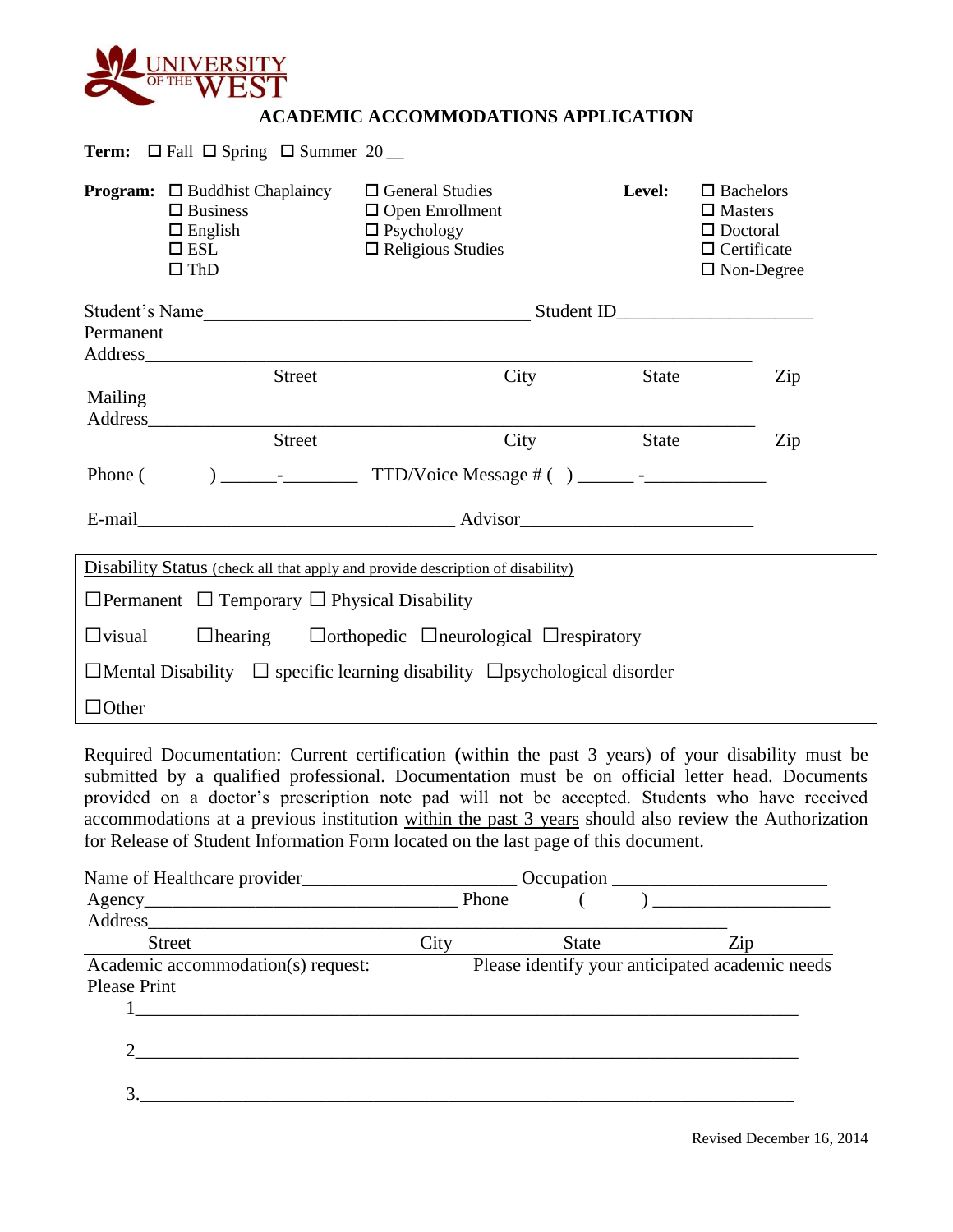### **Verification Information**

It may be necessary to contact a student's parents, legal guardian and/or health care professional during the verification process. Please indicate below whom we may contact on your behalf:

- $\Box$  You may contact my parents or legal guardian
- $\Box$  You may contact my healthcare professional
- $\Box$  Do not contact anyone on my behalf

By signing below I am acknowledging that I am allowing or not allowing the SDS Officer to contact those listed above. **I understand that this permission extends to the verification process** *only*.

| <b>Student Signature:</b> | Date: |
|---------------------------|-------|
|                           |       |

#### **Disclosure Information**

By completing and signing this application, the signer is voluntarily disclosing a disorder and requesting accommodations. Disclosure of a disorder at this time does not necessarily confirm eligibility status for services or accommodations. While the Student Success Center Disability Service will make every attempt to quickly review all requests for accommodations, the verification process may take several weeks or longer, depending upon the comprehensiveness and currency of the documentation submitted.

All information submitted to the SDS Officer is to be completely confidential and used only for the purposes of verification and in connection with UWest's commitment and obligation to students with disabilities.

**By signing below, you confirm that you have read (or have had read to you) and understand this document**.

Student Signature: Date:

SDS Officer: Date: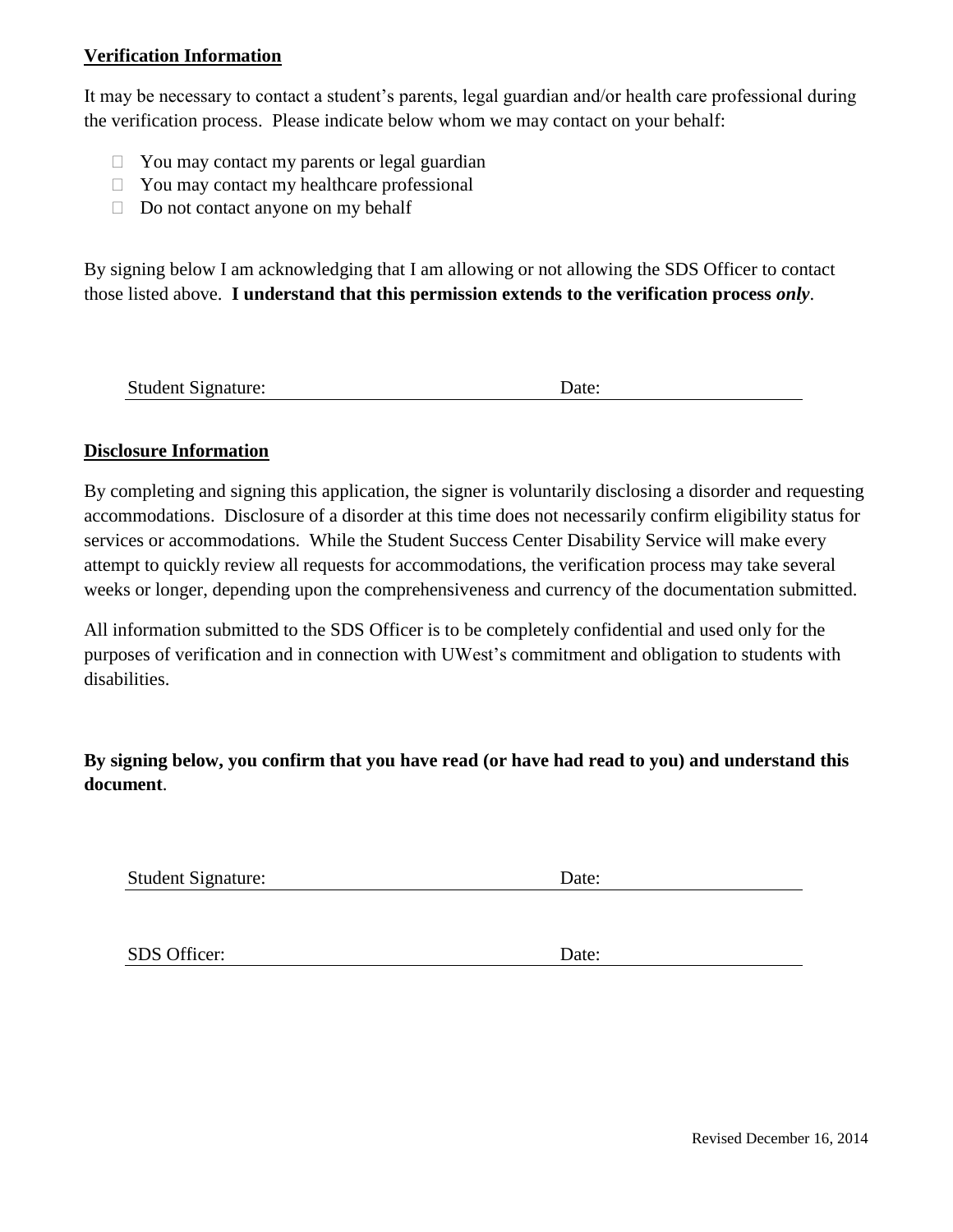

# **DISABILITY INFORMATION RELEASE**

I, \_\_\_\_\_\_\_\_\_\_\_\_\_\_\_\_\_\_\_\_\_\_\_\_\_\_\_\_\_\_\_\_\_\_\_, give the Student Disability Services Officer (Please print name) permission to share information pertaining to my disability with the following persons:

\_\_\_\_\_\_\_\_\_\_\_\_\_\_\_\_\_\_\_\_\_\_\_\_\_\_\_\_\_\_\_\_\_\_\_\_\_\_\_\_\_\_\_\_\_\_\_\_\_\_\_\_\_\_\_\_\_\_\_\_\_\_\_\_\_\_\_\_\_\_\_\_

\_\_\_\_\_\_\_\_\_\_\_\_\_\_\_\_\_\_\_\_\_\_\_\_\_\_\_\_\_\_\_\_\_\_\_\_\_\_\_\_\_\_\_\_\_\_\_\_\_\_\_\_\_\_\_\_\_\_\_\_\_\_\_\_\_\_\_\_\_\_\_\_

\_\_\_\_\_\_\_\_\_\_\_\_\_\_\_\_\_\_\_\_\_\_\_\_\_\_\_\_\_\_\_\_\_\_\_\_\_\_\_\_\_\_\_\_\_\_\_\_\_\_\_\_\_\_\_\_\_\_\_\_\_\_\_\_\_\_\_\_\_\_\_\_

\_\_\_\_\_\_\_\_\_\_\_\_\_\_\_\_\_\_\_\_\_\_\_\_\_\_\_\_\_\_\_\_\_\_\_\_\_\_\_\_\_\_\_\_\_\_\_\_\_\_\_\_\_\_\_\_\_\_\_\_\_\_\_\_\_\_\_\_\_\_\_\_

\_\_\_\_\_\_\_\_\_\_\_\_\_\_\_\_\_\_\_\_\_\_\_\_\_\_\_\_\_\_\_\_\_\_\_\_\_\_\_\_\_\_\_\_\_\_\_\_\_\_\_\_\_\_\_\_\_\_\_\_\_\_\_\_\_\_\_\_\_\_\_\_

\_\_\_\_\_\_\_\_\_\_\_\_\_\_\_\_\_\_\_\_\_\_\_\_\_\_\_\_\_\_\_\_\_\_\_\_\_\_\_\_\_\_\_\_\_\_\_\_\_\_\_\_\_\_\_\_\_\_\_\_\_\_\_\_\_\_\_\_\_\_\_\_

□All faculty members of University of the West

 $\Box$ Specific faculty members only (as requested by me on an as-needed basis)

□Other college personnel (please indicate individuals):

 $\Box$  Other (please explain)

(Please note that the Student Disability Services Officer's supervisor, the Dean of Student Affairs, may be privy to the student's disability information)

| n.<br>Signature | uu |
|-----------------|----|
|-----------------|----|